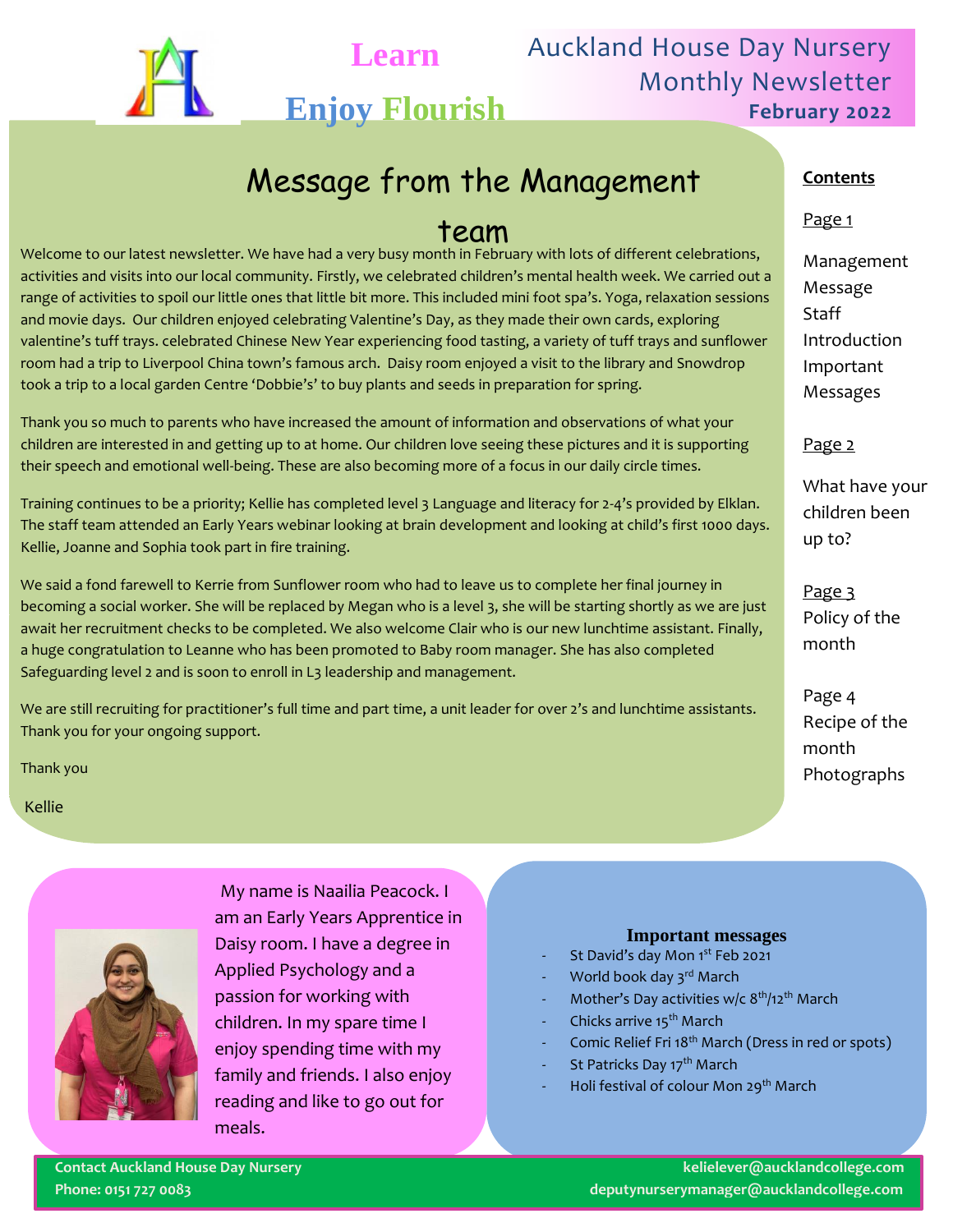#### **Buttercups**

`

This month we have had so much fun exploring a range of activities such as, foam messy play, trips to the park, sensory play with lights and bubbles and lots fun in our garden. We have also managed to rearrange the room to make way for new areas and resources. We welcomed lots of new friends to the room in February and are expected to make some more new friends in March too. In March we will be exploring the song "Head, shoulders, Knees and Toes" supporting some of our babies new found skill of walking! As we have gained some new friends, we'll be exploring the story "Love makes a Family" to welcome all of our new babies. We'll see you in March for another fun-filled month!

#### **Daisy**

This month Daisy room have been exploring a range of activities to support their song and story "Rabbits Nap" and "Baa Baa Wooly Sheep". We have explored different creative activities such as making sheep and rabbit masks. Gluing and sticking baa baa and creating rabbits using hand prints. We have also explored a range of activities for Chinese New Year, exploring tuff trays, filling and emptying laisee packets with lucky money. We have developed the children's understanding of their local environment through continuous outings to the park.

#### **Bluebell**

This month we have had lots of fun. Our song 5 cheeky monkeys and our book the 'farm', we enjoyed so many creative activities, making our own animals by gluing and sticking, painting, using crayons, chalk etc. We became more familiar with animals through repeatedly naming animals and the noises they made, we also went on a trip to the park to see the animals. We engaged in lots of animal tuff trays exploring different textures as well as animals. We celebrated Chinese New year, the children loved using chopsticks in different activities working out how to pick big and small objects up. We also done food tasting eating lots of lovely tasty food. Valentine's day by making pictures for people we love using pasta, gluing and sticking textures. We celebrated winter Olympics by making an assault course in the garden which the children loved working out how to get over. We had children's mental health week, during this week we enjoyed baby yoga, had a visit to the spa where we had foot soaks, hand and food massages. We also watched a film with lots of treats.

#### **Snowdrop**

This month we have had so much fun and have learned lots of new things. We have loved our song "Five Little Men in a Flying Saucer" and our story "The Wheels on the Bus", we are extremely good at singing these songs now! We have welcomed some new friends into our room from the Daisy Room and have said goodbye to some friends who have moved to the Sunflower room. We have had lots of fun celebrating Chinese New Year, we particularly enjoyed learning about the story of the dragons and even used a range of materials to create our very own. Valentine's day was lots of fun to celebrate, our children explored different materials such as heart shaped pasta to create our own pictures. We also used paints and had a stomp around in it with our feet to make beautiful decorations for our families. We have also enjoyed a trip to Dobbie's this month to buy seeds and plants for us to begin to grow in time for Spring. It was such fun and we even sang "The Wheels on the Bus" while riding on the bus.

#### **Daffodil**

This month we have done a variety of activities. Our children favourite seen be one in children mental health week where we create stress balloons using flour and balloons and talked about how we can squeeze them if we are feeling bit sad or scared. We also done a pamper day where the children loved getting their nails painted not so much the yoghurt face mask. We also treated the children do a movie afternoon with popcorn and biscuits which was lovely. We also looked at colour sorting using pebbles which the children took interest in group sorting them. They also wanted take turns in teaching and asking the other children to group them giving them a colour each. We also looked at the colour flashcards and matching them up with the pebbles. We also done lovely colourful pictures to support our knowledge on colours. We also celebrate Valentines days making handprints cards to take home for our loved ones. We also decorated our own gingerbread biscuits with icing.

#### **Sunflower**

This month Sunflower room have had so much fun engaging in a variety of activities. We focused on our song "Miss Polly had a Dolly" and story "Dear Zoo". The children thoroughly enjoyed playing in our very own doctors surgery and created different play opportunities using the medical props. We have also engaged in mark making activities and created our own animals. The children have enjoyed learning all about Chinese New Year and took part in a range of activities such as creating and decorating their own lanterns, tasting some traditional Chinese food and visiting Chinatown! We also created different Valentines cards and crafts for our loved ones to take home. Sunflower have welcomed some new friends this month and we cannot wait for them to play with us and create some strong bonds!

**Contact Auckland House Day Nursery kelielever@aucklandcollege.com Phone: 0151 727 0083 deputynurserymanager@aucklandcollege.com**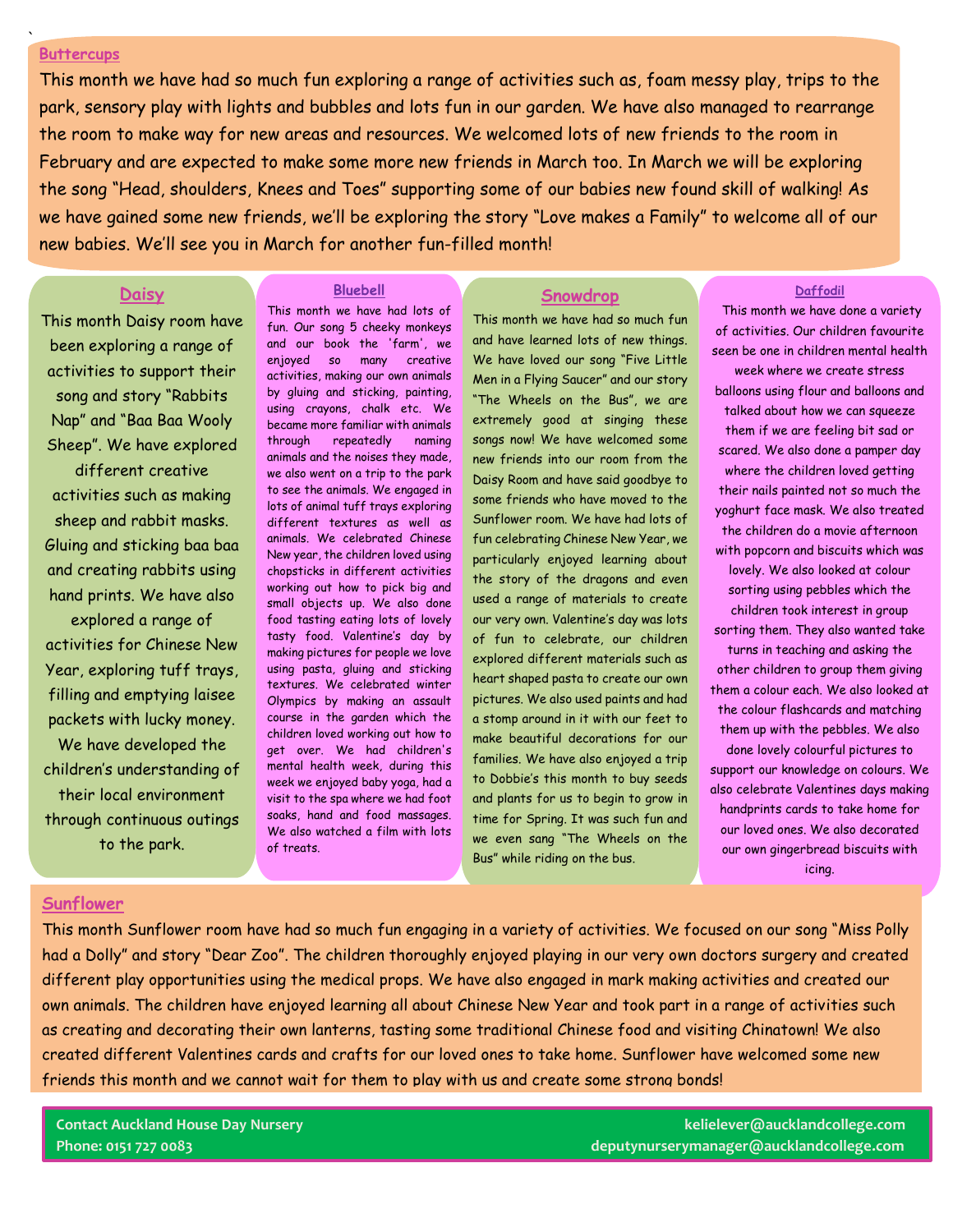Facebook.com/AucklandHouseDayNursery aucklandhouseadmin@aucklamdcollege.com

## **Babysitting policy**

We do not provide a babysitting service outside our normal operating hours. However, we understand that parents sometimes ask nursery staff to babysit for their children and this policy has been implemented to clarify some points regarding private arrangements between staff and parents. Please also refer to our Safeguarding Children Statement.

- The nursery is not responsible for any private arrangements or agreements that are made: such agreements are between the staff member and family. However, we do expect staff members to inform us if they are babysitting or caring for a child that attends the nursery outside of the setting.
- We require the staff member and parent to sign a copy of this policy, which we will keep on file for the child and staff member.
- We have rigorous recruitment and suitability processes in place to ensure that we employ competent and professional members of staff and uphold our duty to safeguard children whilst on our premises and in the care of our staff. This procedure includes interviews, references, full employment history and DBS checks as well as several other processes. Whilst in our employment all staff are subject to ongoing supervision, observation and assessment to ensure that standards of work and behaviour are maintained in accordance with our policies. We have no such control over the conduct of staff outside of their position of employment. Parents should make their own checks as to the suitability of a member of staff for babysitting.
- We will not take responsibility for any health and safety issues, conduct, grievances or any other claims arising out of the staff member's private arrangements outside of nursery hours. The member of staff will not be covered by the nursery's insurance whilst babysitting as a private arrangement.
- Out-of-hours work arrangements MUST NOT interfere with the staff member's employment at the nursery.
- All staff are bound by contract of the Confidentiality Policy and Data Protection Act that they are unable to discuss any issues regarding the nursery, other staff members, parents or other children.
- The nursery has a duty of care to safeguard all children attending the setting, so if a staff member has some concerns for a child following a private babysitting type arrangement they need to pass these concerns on to the Safeguarding lead within the setting.
- It will be the staff member's responsibility to ensure they have the appropriate insurance, MOT and child restraints or child safety seats if they are transporting them in a car.